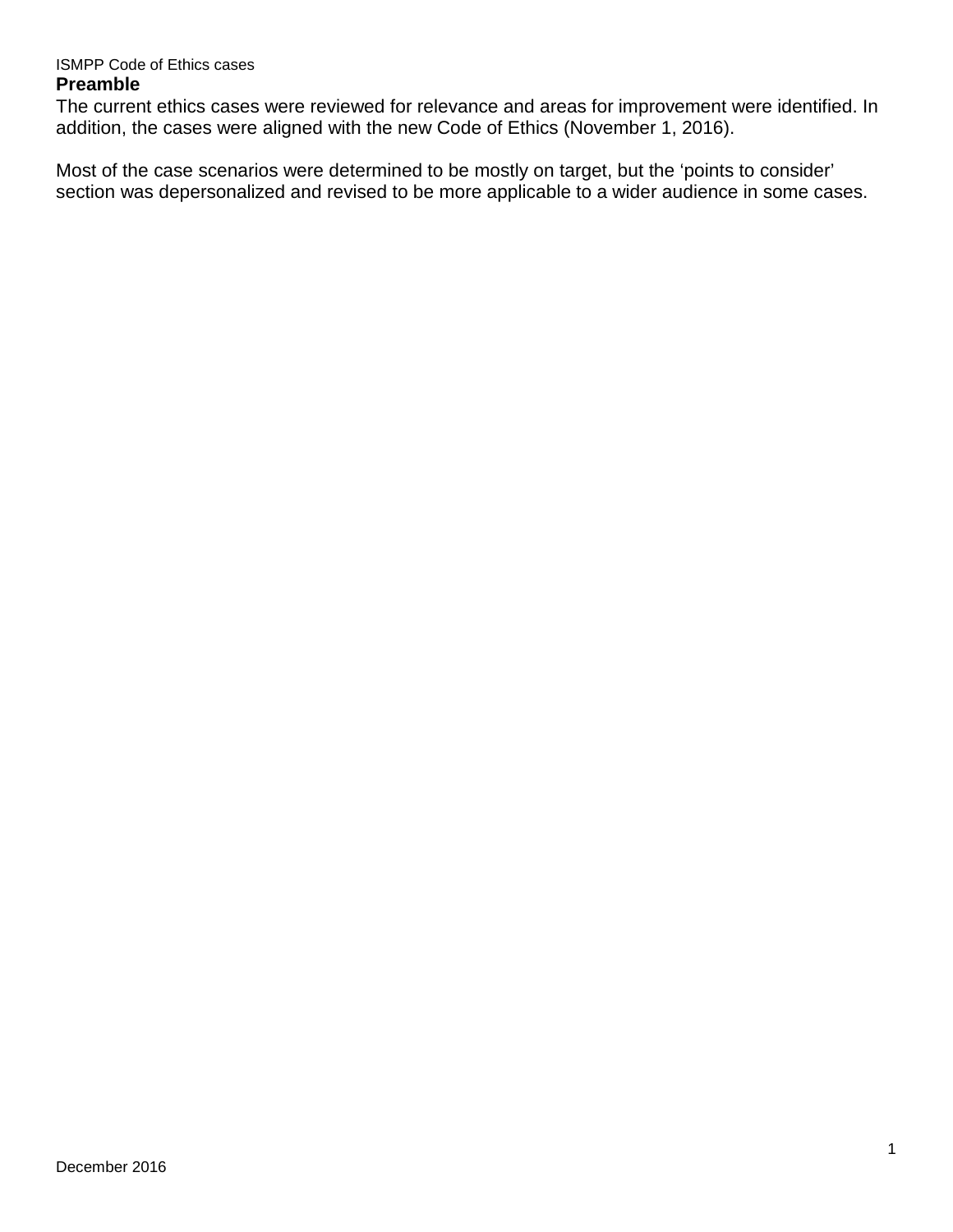ISMPP Code of Ethics cases **Case Study 1:**

**Issue:** What are your responsibilities if you learn about data discrepancies between manuscripts and other source documents, such as reports?

**Relevant ISMPP Code of Ethics Sections:** Ethical Principles I. 1, 2, 3.

**Scenario:** You are assigned to an established team and are asked to complete an ongoing project. Discrepancies are evident between the data in the study reports or other source documents and the resulting manuscript(s).

### **Points to consider:**

• Does the degree of discrepancy in the data require an intervention?

### *If yes:*

- o What type of intervention is appropriate?
- o Have appropriate team members been involved in making this evaluation?
- o Do these discrepancies affect the final conclusions or clinical interpretation of the study?
- $\circ$  Do these data represent a completely different dataset compared with the one that should be published according to the publication plan?
- o How can you meet minimum acceptable ethical standards and maintain relationships?

*If changes would be beneficial but not absolutely required:*

- o Is the team open to making the suggested changes?
- o How can this situation be used to encourage better practices in future?

### *If no:*

- o Are these differences consistent with legitimate differences of medical opinion?
- o Can discrepancies be explained as minor differences likely to occur when separate table packages are run for publications and reports?
- o Should these differences and the reasons behind them be documented?
- Can colleagues in clinical development or medical writing provide additional information regarding the data?
- Does this manuscript possibly represent a deviation from a publication plan mandated by a CIA?

### *If yes:*

- o Can the plan be updated under usual processes?
- o Is some other intervention necessary?

### *If no:*

- o Should these differences and the reasons behind them be documented?
- o Do company procedures require that publications table packages be prepared as addenda to the study report?
- Are there legal or intellectual property ramifications?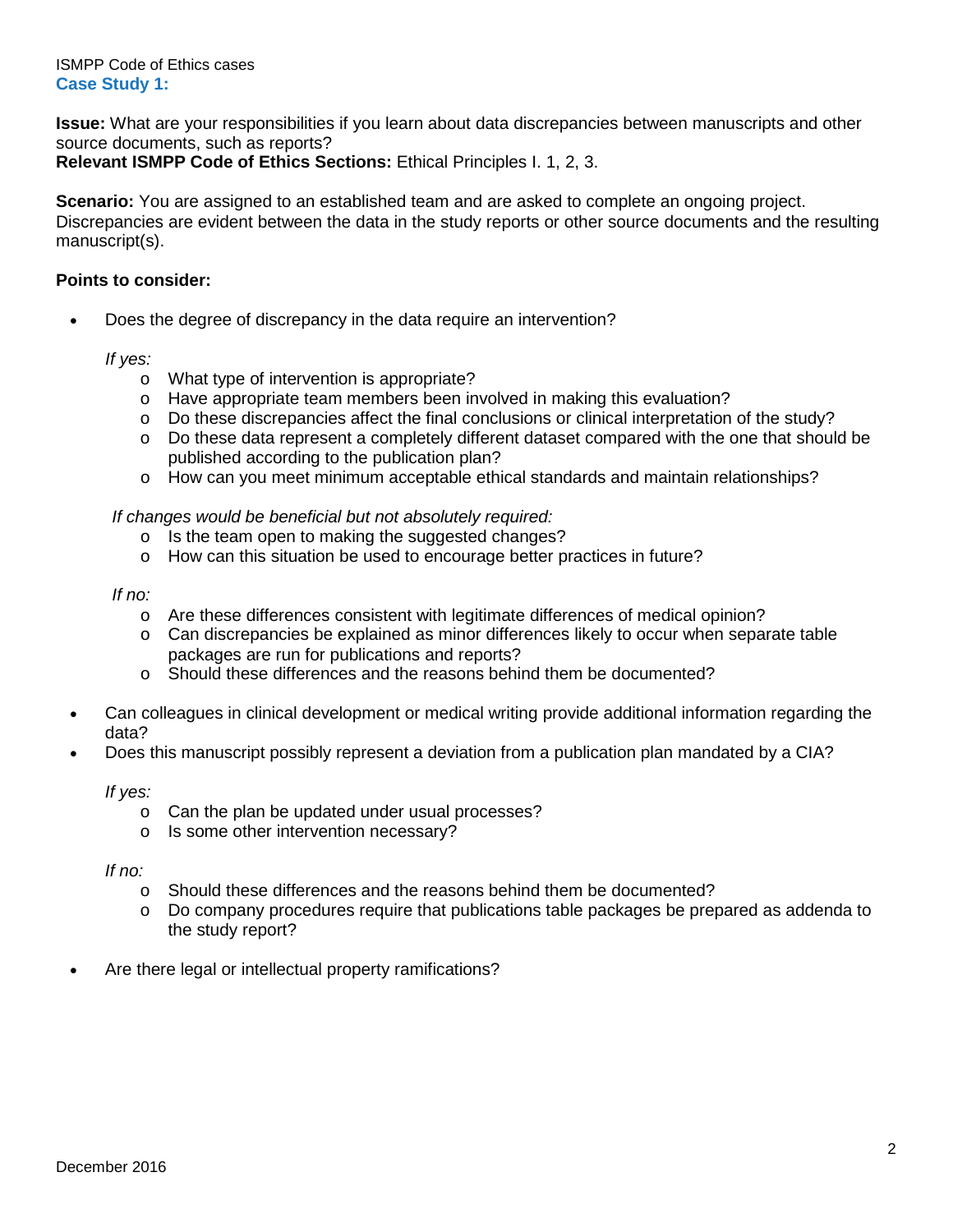ISMPP Code of Ethics cases **Case Study 2:**

**Issue:** What are your responsibilities for accurately conveying qualifications and competencies?

# **Relevant ISMPP Code of Ethics Sections:** Ethical Principles I. 3, 4, 5.

**Scenario:** A medical communications agency has been invited to take on a publications program in a therapeutic area in which they have no expertise. However, this is a fantastic opportunity for the agency to expand its business. Further, it has been implied that there would be a significant amount of additional work in the near future should things go well.

# **Points to consider:**

• Should the medical communications agency advise the potential client of their lack of experience in this therapeutic area?

### *If yes:*

- o Will it jeopardize this new business opportunity?
- o Will it jeopardize existing business and/or future opportunities with this client?

*If no:*

- o Will this tarnish the agency's name and reputation if it is discovered that their expertise has been misrepresented?
- o Will it potentially compromise existing work with this client?
- o Will it jeopardize future opportunities with this client and/or other companies?
- Would ethical standards be violated by not revealing or being transparent about the agency's lack of qualifications?
- Should the agency refer this potential client to another medical communications agency that is known to have expertise in this therapeutic area?

*If yes:*

- $\circ$  Will the potential client respond well and commend the agency for being truthful, and for assisting their immediate needs by recommending a competitor?
- o Will this enhance the agency's reputation and increase their chances of future work, or will this jeopardize existing and future opportunities with this long-standing client?

*Or:*

- $\circ$  Should the agency consult with an external expert in the therapeutic area before making any decisions regarding what information to provide to this potential client?
- What are the responsibilities of the pharmaceutical company, or those individuals responsible, when choosing an agency for new business as it relates to therapeutic area expertise?
- What are the potential risks assumed by a pharmaceutical company, and/or individuals within the company who are responsible for selecting the agency, when hiring an agency without experience in the therapeutic area of interest?
- How might the lack of experience in a given therapeutic area affect the agency's ability to effectively work with authors who have expertise in this area?
- Could the agency's lack of experience compromise existing relationships with experts/authors in the area?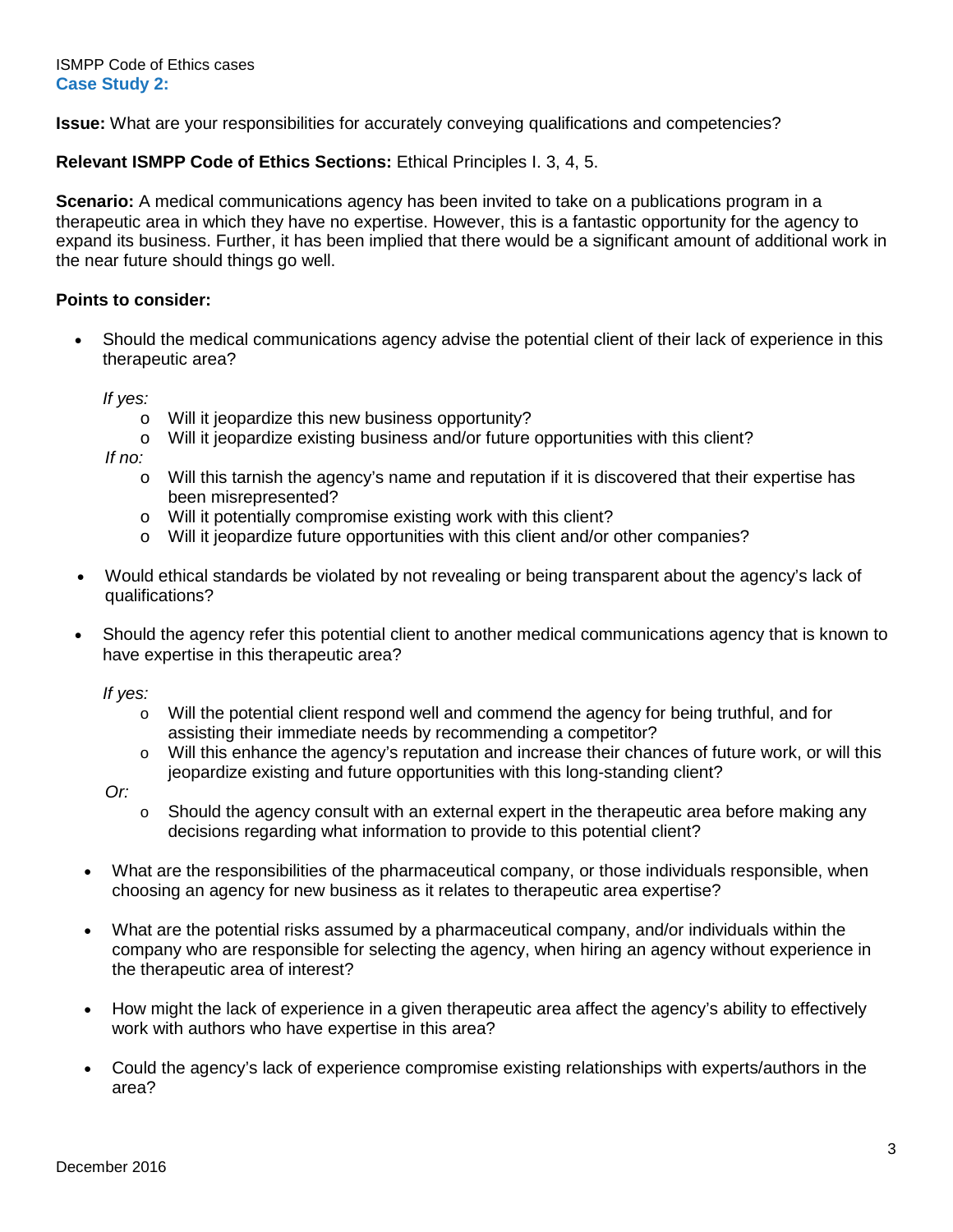**Issue:** What are your responsibilities when you discover a possible premature submission?

# **Relevant ISMPP Code of Ethics Sections:** Ethical Principles I. 1, 2, 3.

**Scenario:** An academic author forwards the acceptance email and manuscript version for a rapid online publication by a prominent medical journal. You believe that the manuscript in question is still under internal medical and legal review by the Sponsor, and the legal reviewer determined that intellectual property issues had to be resolved prior to journal submission.

The content of the accepted manuscript, and the author list, differ substantially from that of the version under medical and legal review.

### **Points to consider:**

• Is this the same manuscript/dataset/study (as opposed to a closely related one)?

*If yes:*

- o Did the academic author prematurely submit secondary or exploratory data?
- $\circ$  Are the data from an old version of a study report or preliminary data package rather than the final data?

#### *If no:*

- o Is this manuscript on the publication plan? Should it be on the plan?
- o Does it require medical accuracy review or full development review?
- o Can it be added without creating another ethical question?
- Do the authors on the current list meet appropriate authorship criteria? Is the author list complete? Are the listed coauthors aware of the submission and version submitted?

*If no:*

- $\circ$  Can review and necessary updates be made in the time frame permitted?
- What are the intellectual property and liability issues in this situation? Can the existing manuscript be reviewed?
- If a corporate integrity agreement is in place, is this submission in violation of the accepted publication plan?
- Were internal policies and status clearly communicated? By whom? Was an authorship contract issued?
- What steps can be taken to prevent this situation in future?
- What steps should be taken (if any) to inform the journal of patent-related issues (if they still exist) which may delay publication?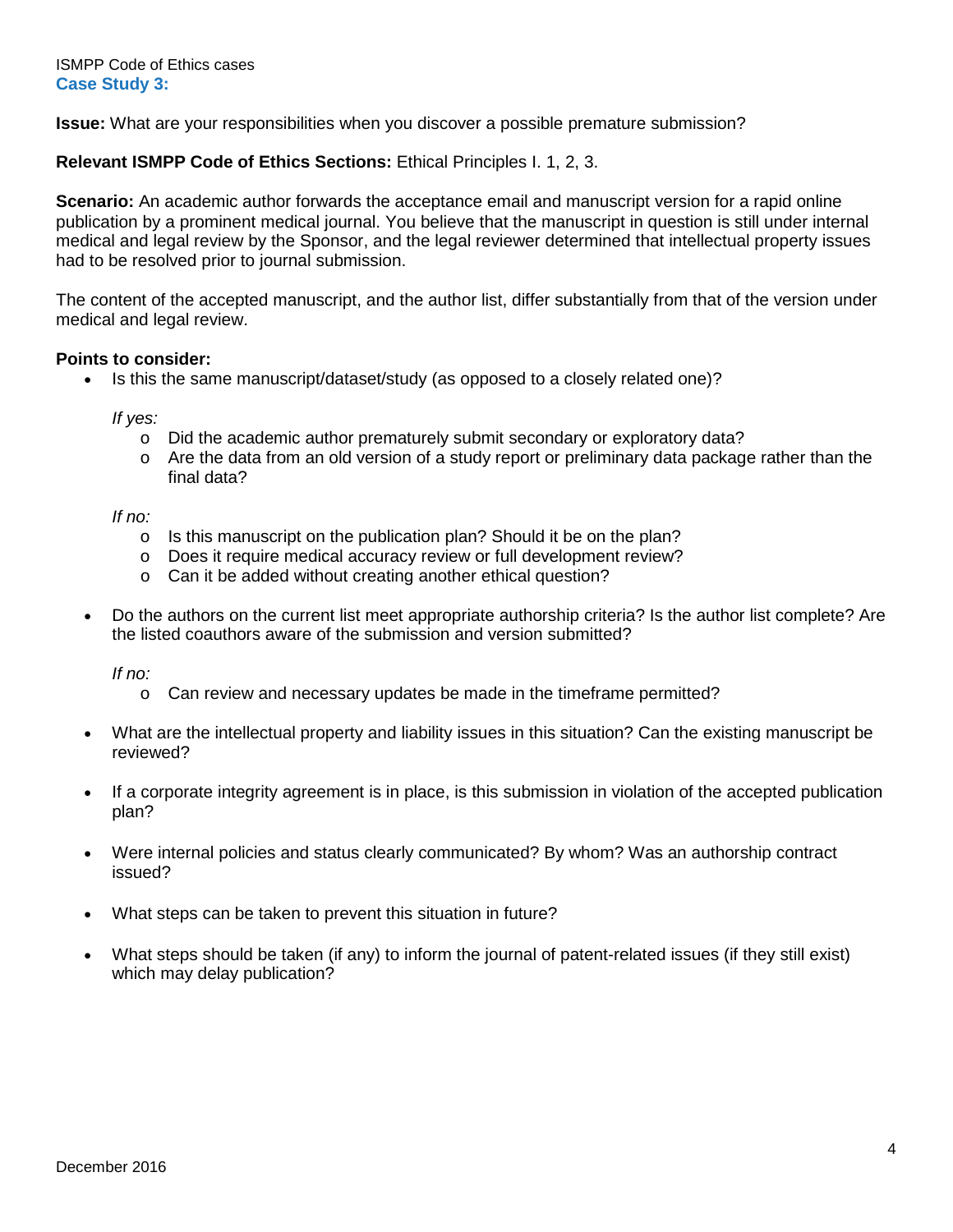**Issue:** How do cultural differences affect authorship?

# **Relevant ISMPP Code of Ethics Sections:** Ethical Principles I.1; II.A.1; II.B. 4 & 5; II.C. 3 & 4.

**Scenario**: You have been working with investigator authors on a manuscript to report the results of a company-sponsored multinational clinical trial on an investigational drug. The manuscript is close to completion and will soon be ready to submit to the chosen journal. Upon review, you notice that there is a new author listed in this draft. After checking, you discover that this author is not an investigator and lists his affiliation as the same institution as the lead author, one that is located in a country in the emerging markets. After consulting with the publication team, you approach the lead author about the inclusion of this new author and are informed that he was critical to the successful execution of the study.

- ICMJE criteria for authorship
	- $\circ$  Were all authors made aware of ICMJE criteria for authorship? Do they understand the criteria and implications thereof?
	- o Does the target journal adhere to ICMJE requirements?
	- o Does ICMJE criteria reflect Western values? If so, is it fair to impose these values on all cultures?
- Have the coauthors been informed about the addition of the new author and are they in agreement to include the new author?
- Are there different cultural practices in other countries regarding authorship requirements for medical publications?
	- $\circ$  Are you aware of the accepted practices in the country where the new and lead authors live?
	- $\circ$  Might this new author be a 'guest' or 'honorary' author, eg, is he the lead author's mentor, or is he the head of department in which the clinical research was done?
- How do you accommodate differences in cultural values?
	- $\circ$  What are the consequences of not accommodating the newly added author?
	- o How will it affect your relationships with the lead author, other authors, sponsor, publication team and other stakeholders?
- How could this situation have been prevented?
	- $\circ$  How might you work with sponsors and authors in future to avoid this happening again?
	- $\circ$  How might you, in conjunction with the clinical trial sponsor and the investigators, determine authorship requirements for future publications activities?
	- How and when should these authorship requirements and responsibilities be communicated to potential authors of future publications?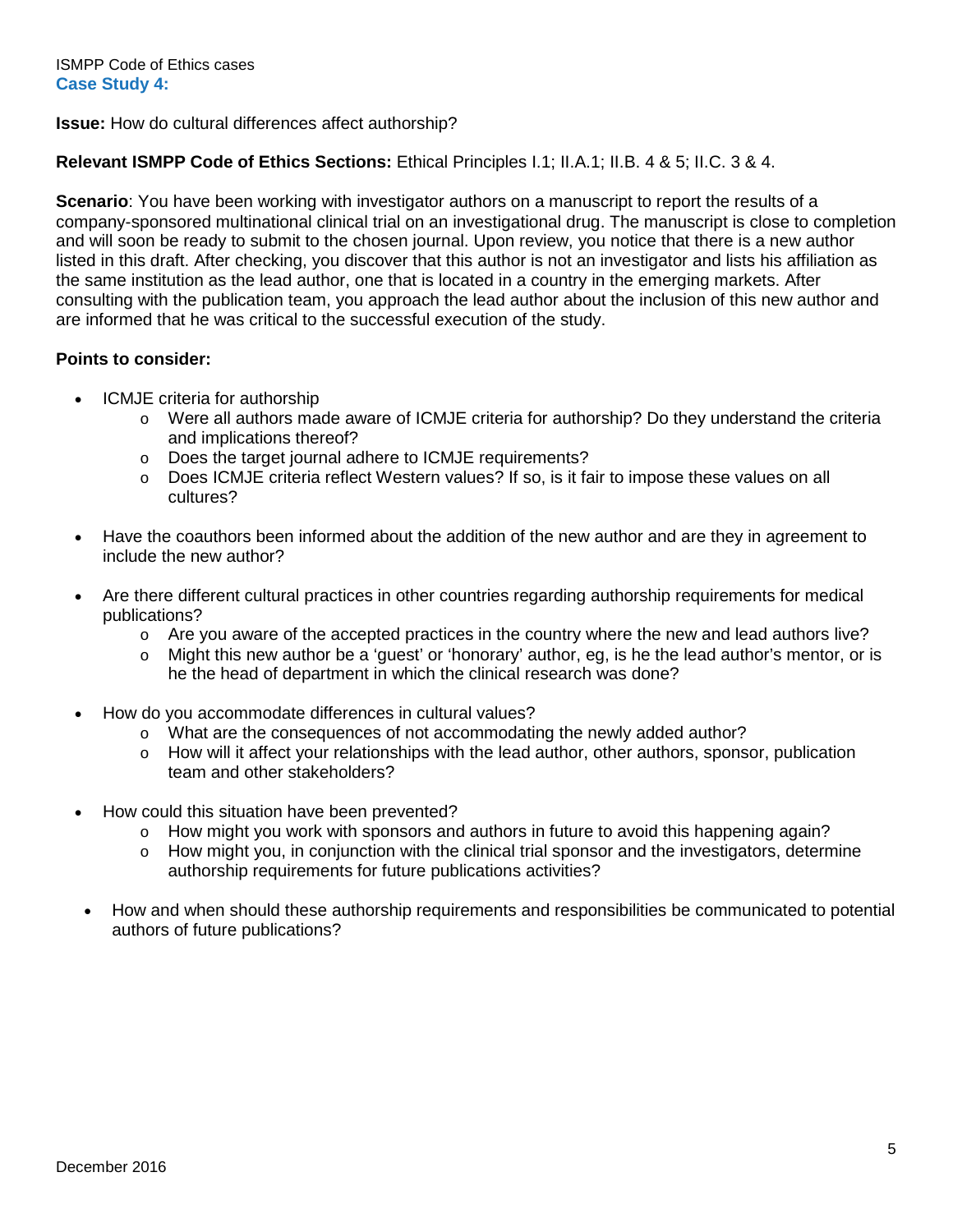**Issue:** Should medical writers ever qualify for authorship?

# **Relevant ISMPP Code of Ethics Sections:** Ethical Principles I.1-5; II.A. 1, 7, 9, 10, 15, 16; II.B.5.

**Scenario:** A professional medical writer paid by a pharmaceutical company is working with external authors to develop a review article. The medical writer performs the research required to identify requisite materials for the review article. During submission, the medical writer is required to provide details of his/her contributions to the work. Shortly thereafter, the journal sends notification that the submission cannot be processed because, according to their specifications, the medical writer qualifies as an author but has not been listed as one. Unless this is corrected within a specified time, the manuscript will be considered to have been withdrawn.

- Is the journal correct  $-$  is the medical writer an author?
	- o Does the medical writer meet the ICMJE criteria?
		- If yes, why was the medical writer not listed as an author?<br>If no, why does the iournal see it otherwise?
		- If no, why does the journal see it otherwise?
- Are the ICMJE criteria sufficient for authorship?
	- $\circ$  Are any opinions stated in the manuscript those of the medical writer? Yes/No; why?
	- $\circ$  Is the medical writer qualified to defend their opinions stated in the manuscript? Yes/No; why?
	- o Are there other criteria that need to be considered for authorship?
- GPP3 guidelines and recommendations regarding medical writers
	- $\circ$  Exception if a medical writer contributes substantially to a review article
- If the medical writer is to be included as an author, what are the ramifications?
	- o How will this action affect relationships with the currently listed authors?
	- o Do all current authors agree with the journal's requirement?
- If the medical writer is not to be included as an author, what are the ramifications?
	- o How will the decision be explained to the journal?
	- o What is the recourse if the journal does not accept the explanation?
- What can be done to avoid this conundrum?
	- o What actions can be taken to proactively ensure that there is no conflict?
- Does the medical writer's company have a policy?
- Do other stakeholders have a policy?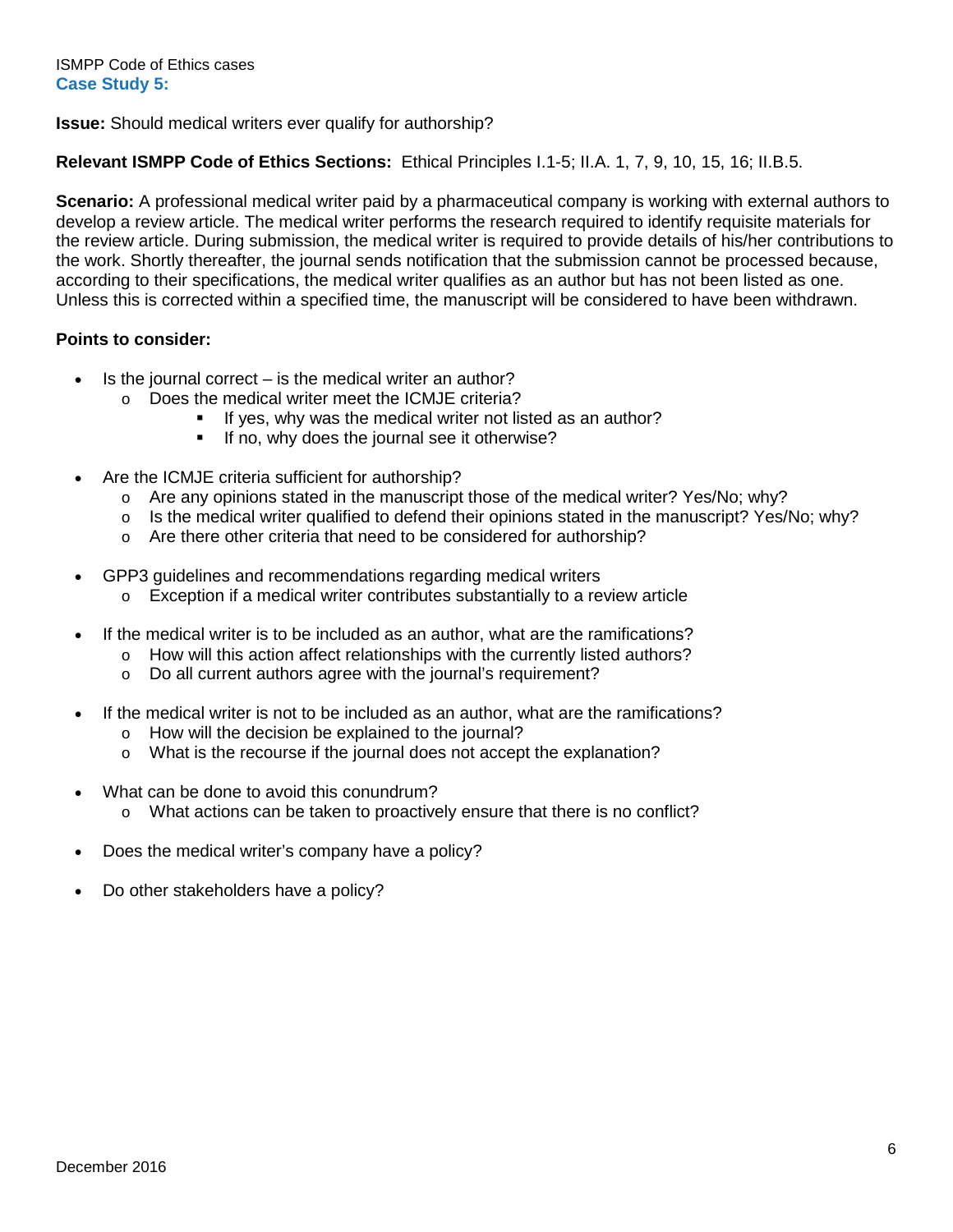# **Issue:** Should all data, regardless of quality, be published?

# **Relevant ISMPP Code of Ethics Sections:** Ethical Principles I.3; IIA.1, 2, 3, 6, 7.

**Scenario:** An early review of the data from a Phase 3 study conducted outside of the United States indicates statistically significant adverse events and failure to meet primary endpoints for a drug that is already marketed in the United States. The local investigators cite issues with the integrity of the drug and suggest only posting the final findings on the relevant trials database in accordance with the company's policies and in compliance with the law. They further suggest repeating the study with product whose integrity is not in question. There is disagreement among the investigators regarding both the validity and medical importance of the adverse event data, as well as the urgency with which they need to be disseminated. What should be done in this case with regard to posting and publishing these data?

- Should potential issues with the drug product integrity used in this study factor in the decision to post and/or publish these data?
	- o Should this issue be investigated and mentioned in any potential posting or publication?
- Does publishing these data help practicing clinicians and patients or do they just muddy the waters?
- In deciding about publication and urgency, how much weight should be given to the fact that these potentially negative/neutral data are not final?
- What should be done about publishing data from trials that do not meet desired endpoints?
- How would you respond to those who claim that only posting data rather than submitting it for publication in a journal undermines the integrity and value of the body of medical literature that is available to practitioners?
- The legal requirements for posting differ based by country and approval status. To which legal requirements would you adhere?
	- o What is your justification for your choice?
	- o How would you address questions from other jurisdictions?